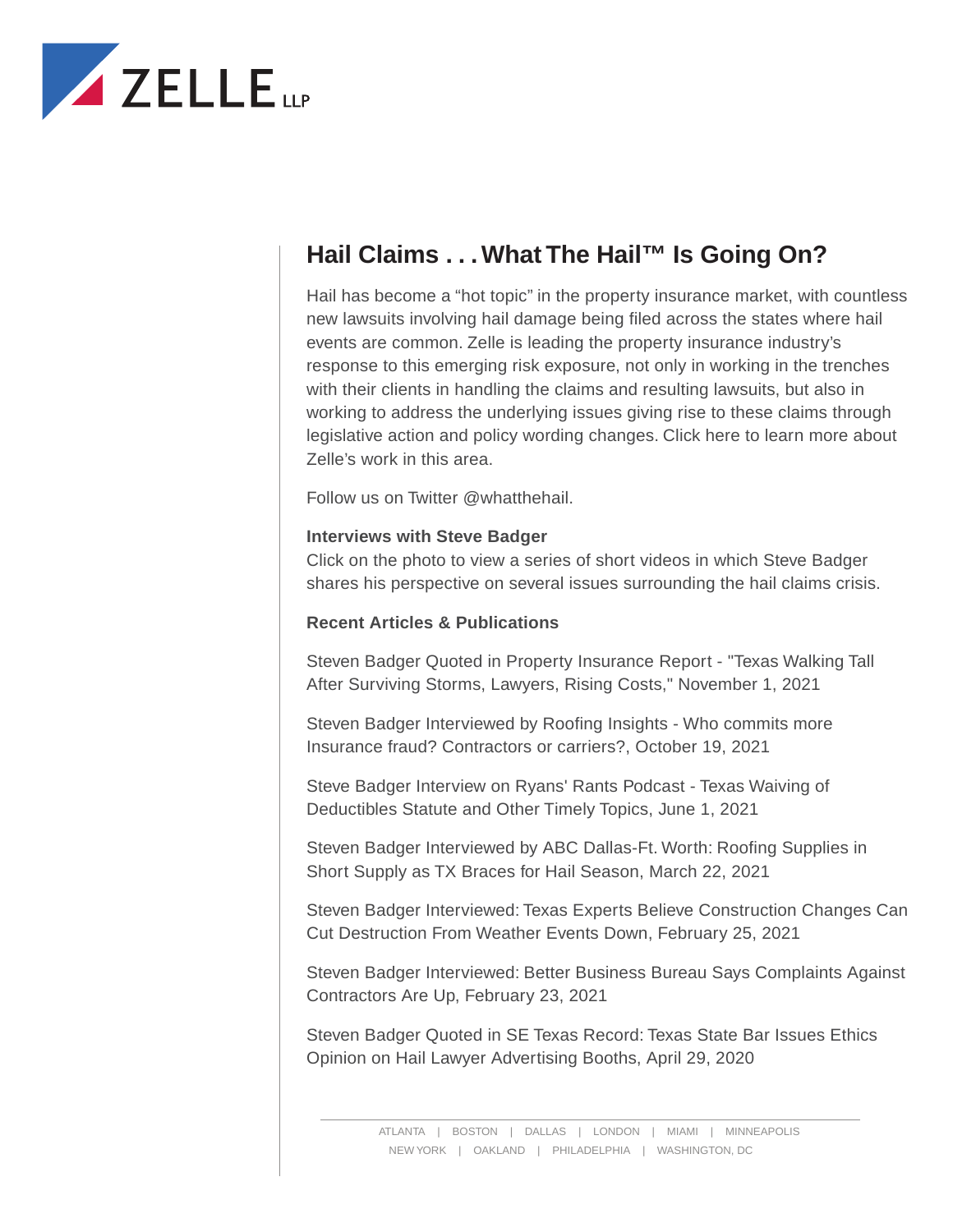

Steven Badger Quoted in Claims Journal: Appellate Court Revives Lawsuit Against National Claims Negotiators, April 6, 2020

Steven Badger PLRB Interview – Texas Weather Claims: An Update from the Trenches, December 3, 2019

Steven Badger Quoted in Claims Journal: Texas Supreme Court Clarifies Bad Faith in Appraisal Process, July 2, 2019

Dallas Morning News Names Zelle's Steven Badger to 'Watchdog Hall of Fame' For Work on Roofing Bill, June 8, 2019

Zelle LLP Receives Unanimous Jury Verdict on Behalf of Landmark American Insurance in Windstorm/Hail Lawsuit, June 6, 2019

"Timing is Key for Texas Insurers Accepting Agents' Liability," *Texas Law360,* April 16, 2019

Steven Badger on KPRC Houston – Proposed Roofing Law Aims to Protect Consumers, March 6, 2019

Steven Badger Quoted in *Law360*: Proposed Texas Bill Would Require Reroofing Contractor Registration, February 21, 2019

Steven Badger in *Dallas Morning News* - TX Legislature targets storm-chasing roofers for 'reform', February 7, 2019

Steven Badger Discusses Texas Reroofing Contractor Registration Legislation with KBTX-TV, January 31, 2019

Steven Badger NBC Facebook LIVE Interview – Roofing Scammers, January 30, 2019

Steven Badger Quoted in Claims Journal: Texas Intervenes in Public Adjuster Bankruptcy, December 19, 2018

Steven Badger Quoted in Insurance Law360 Regarding Contractors Illegally Acting as Public Adjusters, November 29, 2018

Steven Badger Quoted in SE Texas Record: Law Firm Sued Over Hail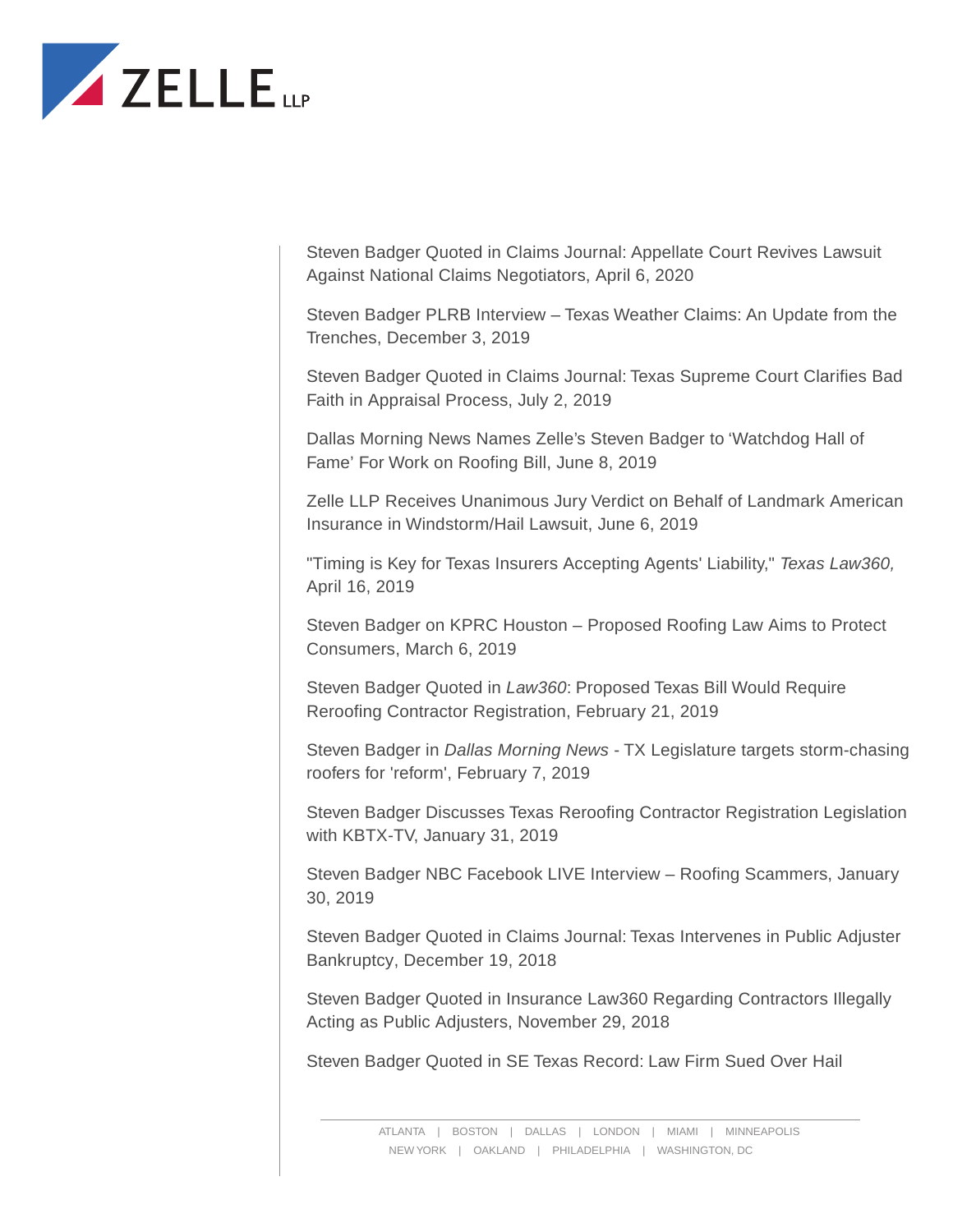

Litigation Payments, November 12, 2018

"Texas Hail Bill Leads to Policyholder Attorney Hail Marys," *Texas Law360*, November 5, 2018

Steven Badger Quoted in Insurance Law360 Regarding Fraudulent Hail Claim Lawsuit, October 23, 2018

Steven Badger Quoted in Claims Journal: Federal Court Ruling Vacates Hail Claim Appraisal Award, July 26, 2018

"*Menchaca* Continues to Preclude Post-Appraisal Liability," *Texas Law360*, July 25, 2018

Steven Badger Quoted in SE Texas Record Regarding Hail Attorney Conviction in Barratry Scheme, July 9, 2018

"Texas Case Shows Clarity is Key in the Appraisal Process," *Texas Law360*, July 5, 2018

Steven Badger Discusses "Contractor vs. Carrier" Issues in TX With Anthony Delmedico, July 3, 2018

"Texas 'Hail Bill' Promotes Dispute Resolution Without Litigation," *Texas Law360*, May 29, 2018

"The Insureds' Burden: Determining Date of Loss in Texas," *Texas Law360*, May 1, 2018

Steven Badger Testifies Before Texas House of Representatives: House Committee on Insurance, April 24, 2018

"Why Texas Contractors Should Watch *Lon Smith v. Key*," *Texas Law360,* April 13, 2018

Steven Badger Interviewed - What the Hail is Going on in Texas in 2018, March 20, 2018

"Fixing Problems in the Texas Insurance Appraisal Process," *Texas Law360*, January 24, 2018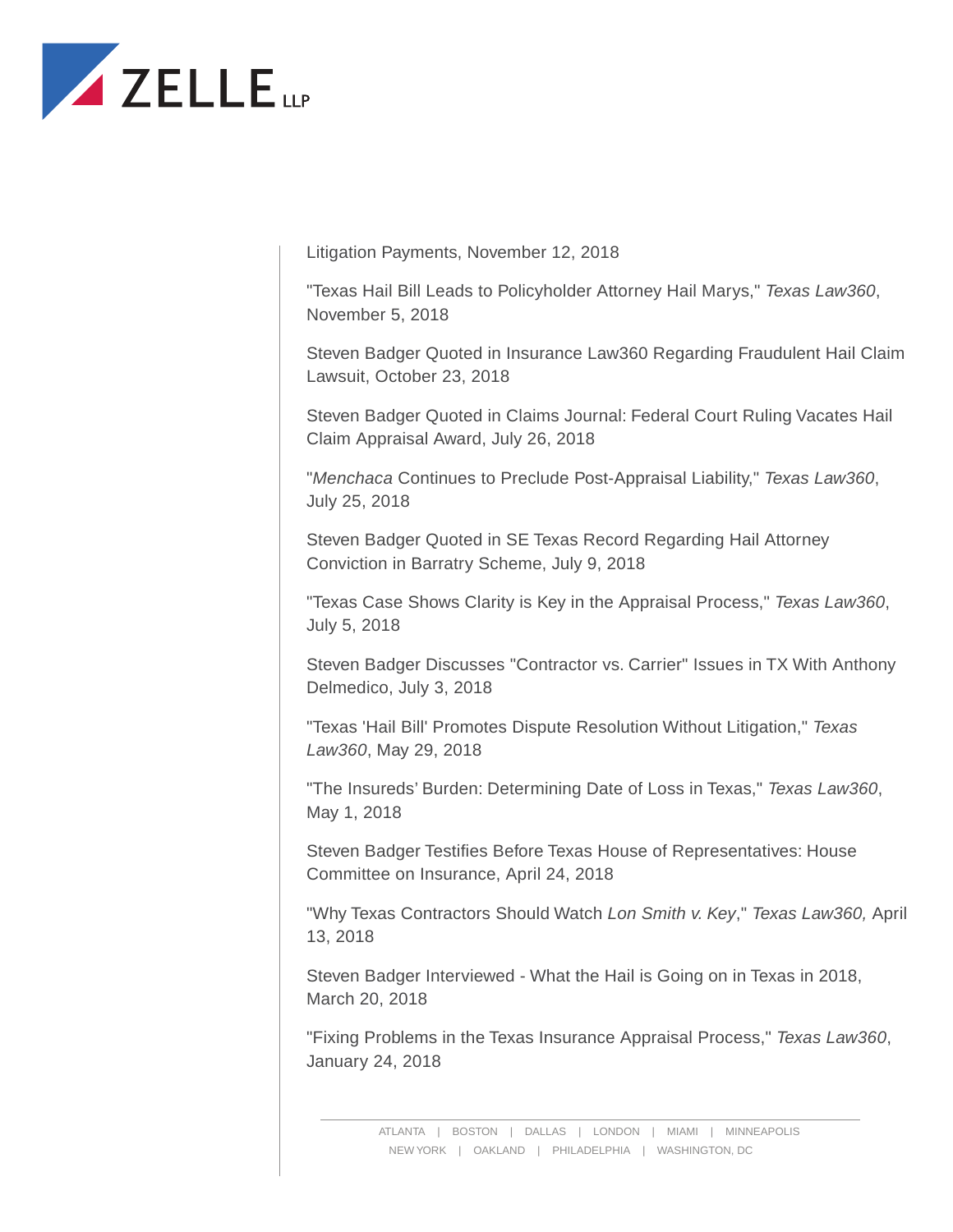

Steven Badger Quoted in D CEO Magazine Regarding HB 1774's Impact on Insurance Claims, December 8, 2017

Steven Badger Quoted in Claims Journal Regarding TX Roofer Appealing Class Certification in Case Alleging Hail Damage Solicitation, September 22, 2017

Steven Badger Quoted in Claims Journal Regarding Public Adjuster Charged With Insurance Fraud, August 25, 2017

Steven Badger Quoted in SE Texas Record Regarding Hail Lawsuit Sanctions, August 21, 2017

Steven Badger Quoted in Claims Journal Regarding Class Action Against Roofer in Hail Damage Solicitation, August 8, 2017

Steven Badger Quoted in Claims Journal Regarding Hail Attorney Indicted for Barratry and Fraud, June 9, 2017

"Why *Menchaca* Changes Nothing for Appraisal Law," *Texas Law360*, June 6, 2017

Steven Badger Quoted in Construction Dive on Roofing Oversight Rules, May 25, 2017

Jennifer Gibbs Interviewed Regarding TX Bill Limiting Insurer Liability on Storm Damage Claims, May 18, 2017

Insurance Takeaways From Texas' New Hailstorm Bill, *Texas Law360*, May 17, 2017

Steven Badger Quoted in Dallas Morning News Regarding Illegality of Not Paying Insurance Deductibles, May 12, 2017

Steven Badger Quoted in SE Texas Record Regarding Hail Suits Filings Before HB 1774 Vote, May 8, 2017

Steven Badger Interviewed on Unauthorized Practice of Public Adjusting, May 2, 2017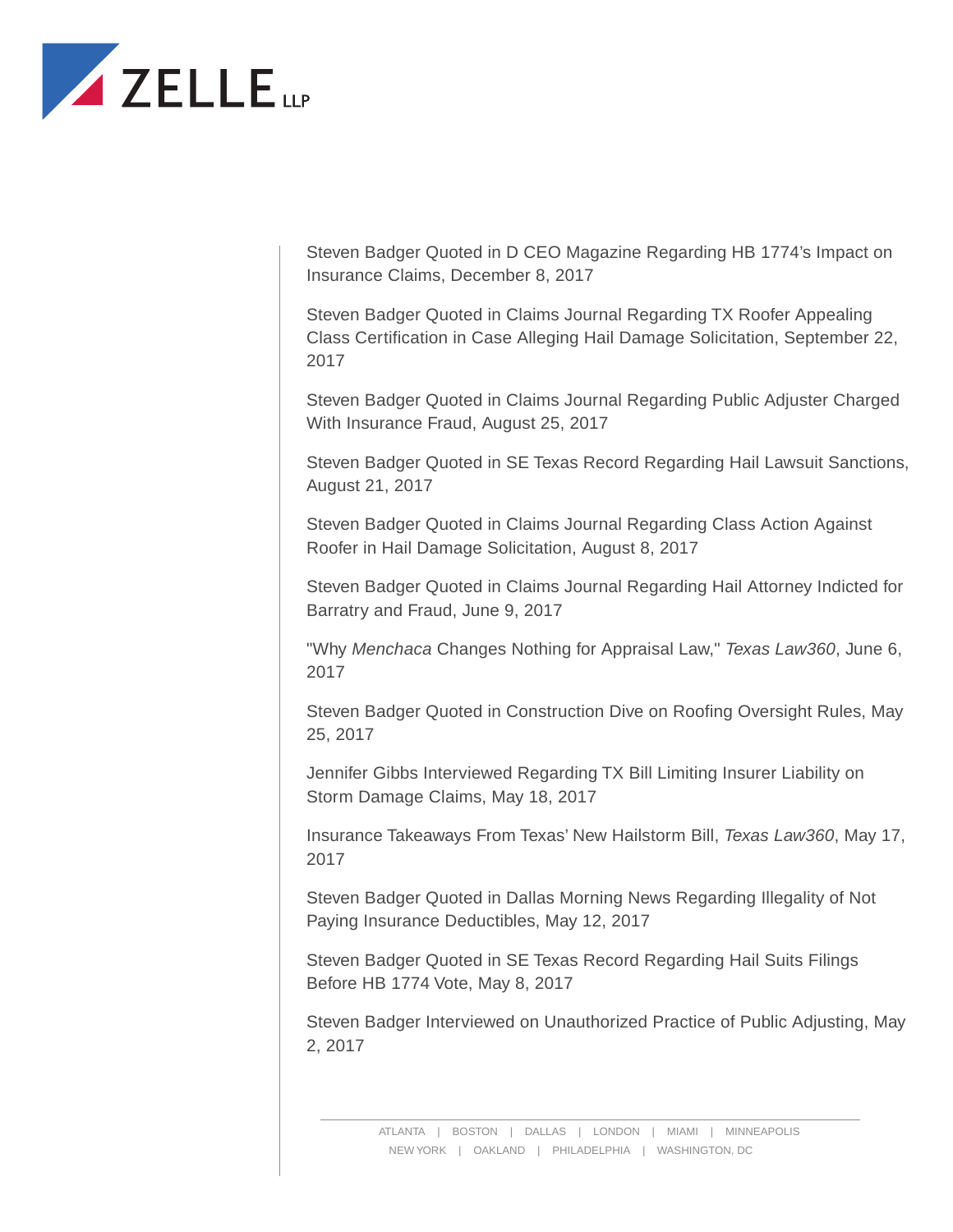

Steven Badger Quoted in Claims Journal Regarding Pending Hail Legislation in Texas, May 1, 2017

Steven Badger Quoted in SE Texas Record Regarding TX Mass Storm Litigation, March 27, 2017

Steven Badger Interviewed Regarding Voluntary Certification Program for TX Roofers, Dallas CBS11 News, March 27, 2017

Steven Badger Profiled in Dallas Morning News Regarding Efforts to Pass TX Bill on Roofer Crimes, March 24, 2017

Steven Badger Quoted in Dallas Morning News Regarding Voluntary Certification for TX Storm-Chasing Roofers, March 9, 2017

"A Reprieve from the Deluge of Hail Litigation in Texas," *Texas Law360,* February 21, 2017

Steven Badger Quoted in Dallas Morning News Regarding Worst Roofing Scheme in Dallas-Ft. Worth History, February 17, 2017

Steven Badger Quoted in *SE Texas* Record Regarding Hidalgo County Barratry Charge, February 10, 2017

*Claims Journal* Names Hail Top-Trending Story of 2016; Steven Badger Quoted, December 22, 2016

Steven Badger Quoted in *Forbes* Regarding Baseless Hailstorm Claims, *Forbes*, December 14, 2016

"San Antonio Hail Suit Standing Orders: Here We Go Again!" *Texas Law360*, December 13, 2016

Steven Badger Quoted in SE Texas Record Regarding Suspension of Hailstorm Attorney, November 22, 2016

Steven Badger Quoted in SE Texas Record Regarding Hail Lawsuit Brought on Behalf of Dead Man, October 20, 2016

Steven Badger Quoted in *Forbes* Regarding Barratry Class Action Against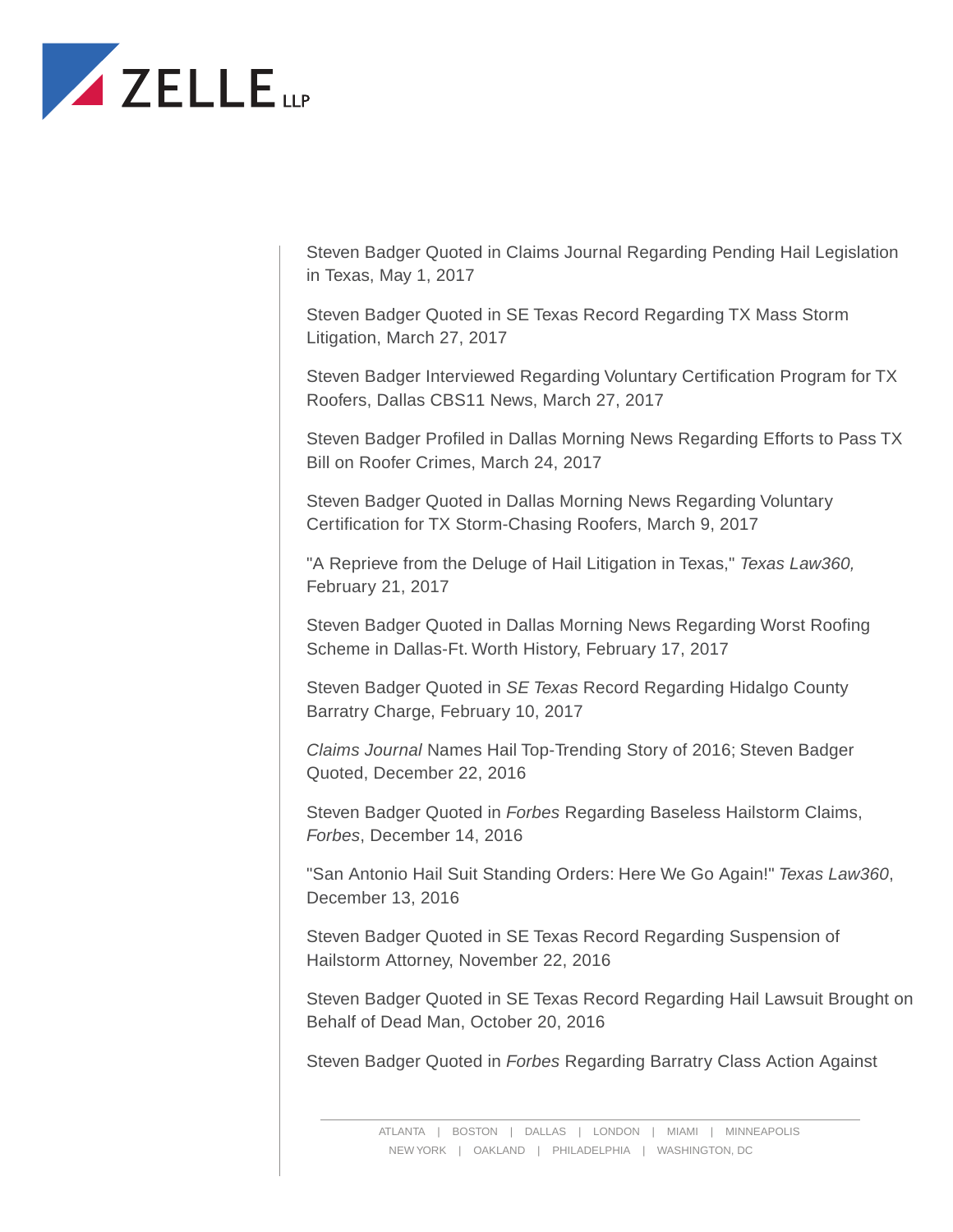

Texas Law Firm, October 7, 2016

Steven Badger Testifies Before Texas Senate Business & Commerce Committee Regarding Hail Related Litigation, October 5, 2016

Steven Badger Interviewed Regarding Texas Woman Receiving New Roof, October 5, 2016

Steven Badger Quoted in *SE Texas Record* Regarding State Farm Defeat of Storm Lawsuit, October 4, 2016

Steven Badger Quoted in *Forbes* Regarding Barratry Epidemic in Texas, October 4, 2016

Steven Badger Quoted in *Laredo Morning Times* Regarding Insurance Company Victories in Texas Hail Suits, October 3, 2016

"Texas Says 'No Way' to One Way's Hail Damage Claim," *Texas Law360*, September 28, 2016

Steven Badger PLRB Industry Insights Presentation: The Hail Lawsuit Frenzy

"How Appraisal Protects Against Texas Insurance Code Abuse," *Texas Law360*, September 22, 2016

"Texas Courts' Consistent Inconsistency on Improper Joinders," *Texas Law360*, September 19, 2016

"Global Hail," CAT-Law Navigator, September 16, 2016

Steven Badger Quoted in *Laredo Morning Times* Regarding Emerging Hail Risk, August 28, 2016

Steven Badger Quoted in SE Texas Record Regarding Hail Lawsuit Feeding Frenzy, August 16, 2016

"5th Circ. Brings Consistency to Improper-Joinder Analysis," *Texas Law360,* June 27, 2016

Steven Badger Quoted in Claims Journal Regarding States Impacted by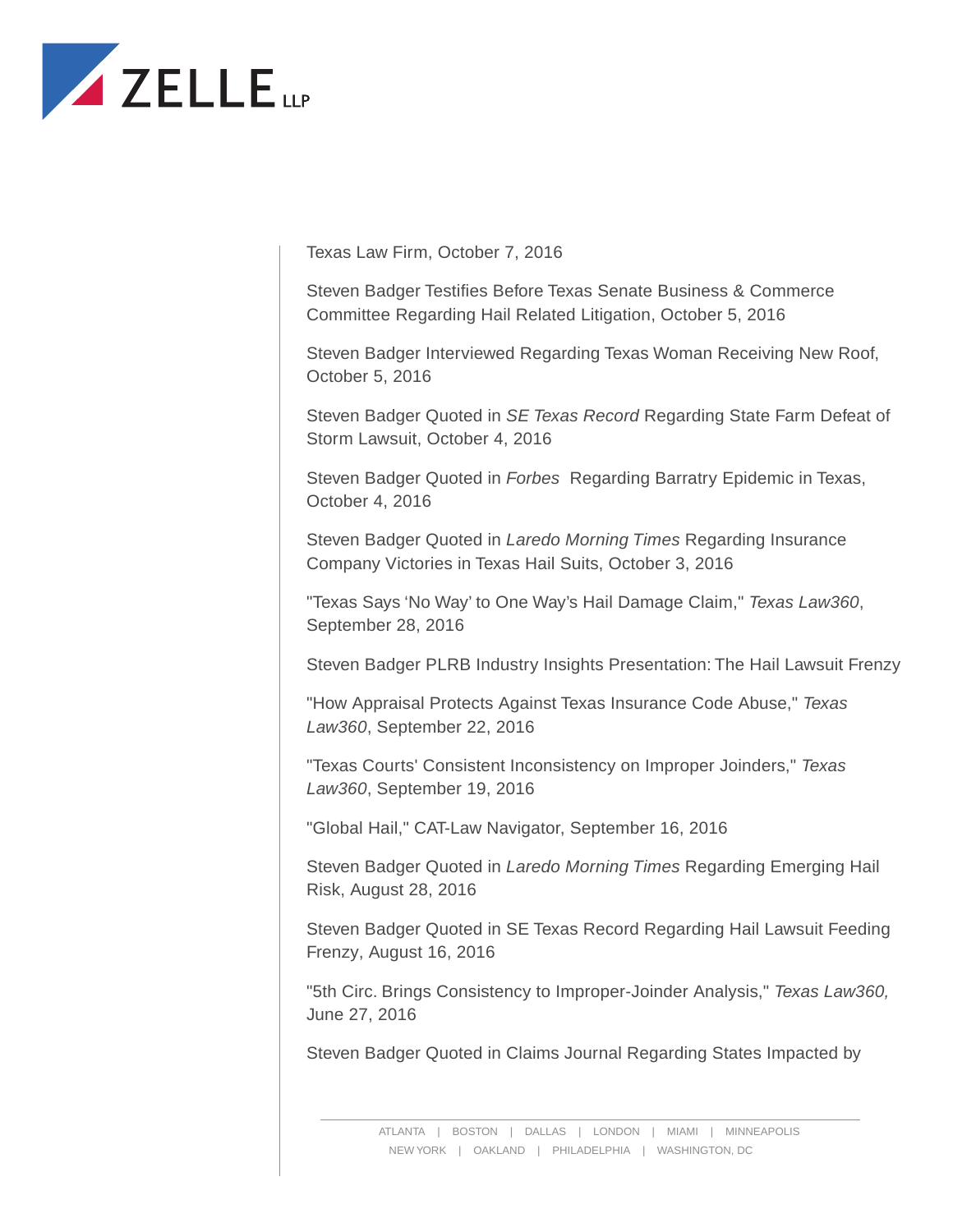

Barrage of Hail Lawsuits, May 31, 2016

"The Emerged Hail Risk: The Balanced Solutions," *Claims Journal*, April 13, 2016

Steven Badger Quoted in SE Texas Record on Hailstorm Litigation Leading to Potential Limitation on Insurance Coverage, April 8, 2016

"The Emerged Hail Risk: What the Hail™ is Still Going on and Getting Worse?", *Claims Journal*, April 6, 2016

Steven Badger Quoted in Property Insurance Report Regarding Hail Claim Litigation in Texas, April 4, 2016

Steven Badger Quoted in Southeast Texas Record Regarding State Farm Defeat of Hail Claim Lawsuit, March 28, 2016

"The Uncertainty of Remand in Texas," *Texas Law360,* March 18, 2016

"Texas Tornadoes: Why Risk Mitigation Matters," *Texas Law360*, March 4, 2016

Steven Badger Interviewed by KPRC Houston Regarding Frivolous Hail Lawsuits, February 19, 2016

"Lawsuits from 2013 hailstorm continue to clog legal system," Steven Badger quoted, *Amarillo Globe News*, December 15, 2015

"Scare tactics, fraud and barratry – the 'feeding frenzy' that has become mass insurance litigation in Texas," Steven Badger quoted, *Southeast Texas Record*, December 10, 2015

"Avoiding Gamesmanship in Appointing Appraisal Umpires," *Texas Law360*, November 24, 2015

"Waiving the Right to Appraisal Just Got Easier in Texas," *Texas Law360*, October 8, 2015

"The Ethics of Using Public Adjusters as Expert Witnesses," *Texas Law360*, September 24, 2015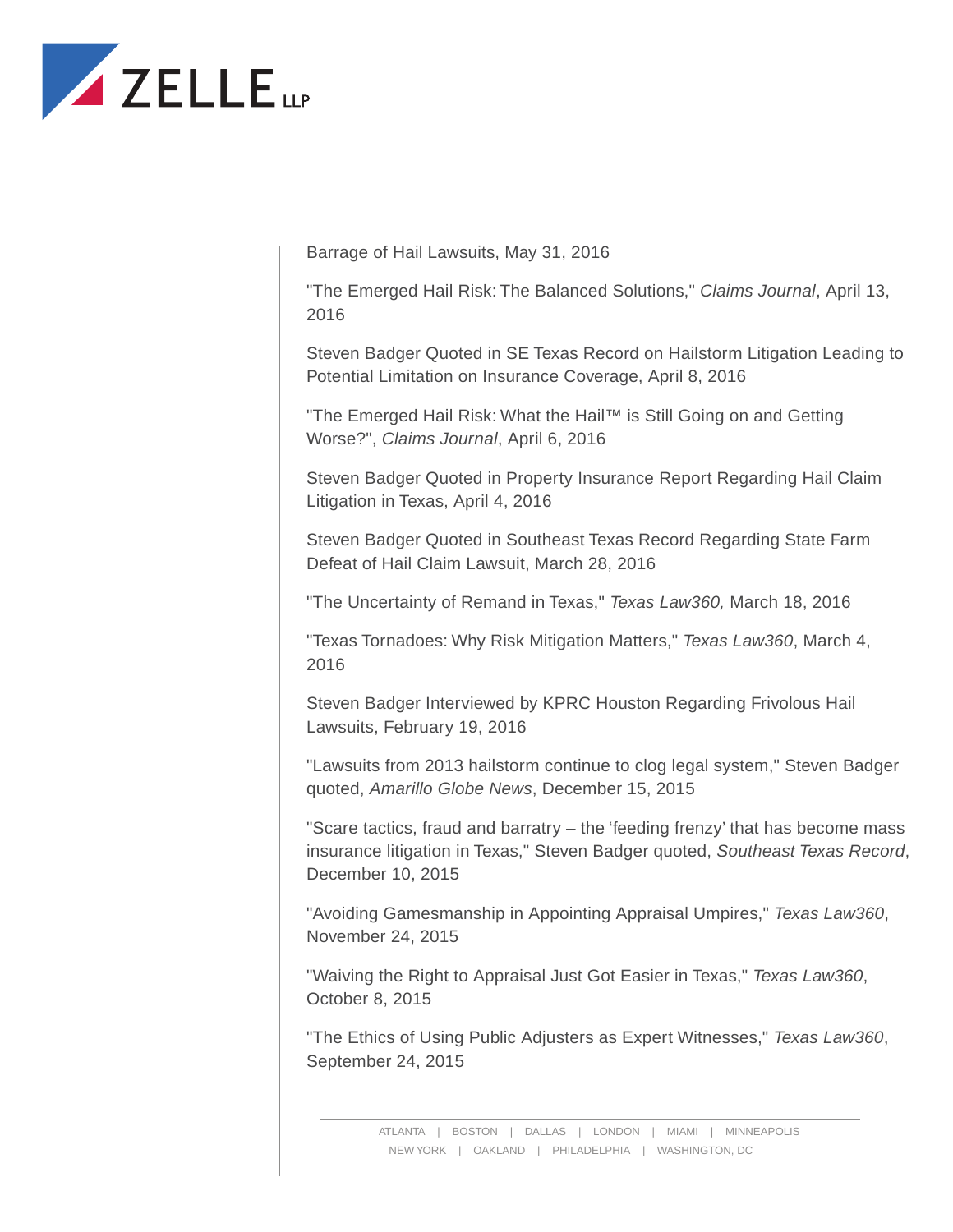

"Symptoms of the Texas Progressive Claim Syndrome," *Texas Law360*, September 17, 2015

"New Disaster Restoration Legislation Does Not Apply To Roofing Contractors," *What the Hail?™* Hot Topic Alert, September 4, 2015

"Hailstorms, the new hurricane litigation boom for Texas trial lawyers," Steven Badger quoted, *Southeast Texas Record*, September 3, 2015

"The Wild West of Improper Joinder in North Texas," *Texas Law360*, August 17, 2015

"*Graber v. State Farm* is a Texas Prompt Payment Outlier," *Texas Law360,* August 10, 2015

"Attorney: Hail Claims 'Cottage Industry' Bad News for Texas," Steven Badger quoted, *Insurance Journal*, August 10, 2015

"Texas Property Insurers Consider Changes to Hail Policies," *Texas Law360*, July 28, 2015

"Texas Legislature Reins in Public Adjuster Conduct," *Texas Law360,* July 20, 2015

"Steven Badger Quoted in Texas Lawyer Regarding Insurance Reform Legislation," *Texas Lawyer,* May 11, 2015

"Texas High Court Clarifies Multiple Perils Coverage Scope," *Texas Law360*, May 8, 2015

"Texas Insurers: Don't Forget 'Excessive Demand Doctrine'," *Texas Law360*, May 1, 2015

Steven Badger Testifies Before Texas Senate Business and Commerce Committee Regarding Hail Damage Claim Abuse, March 31, 2015

"First Hidalgo County Hail Trial Ends in Defense Verdict," *Texas Hail Claims Bulletin,* March 3, 2015

"Texas Claims Are Getting *Nasti*: The Insured's Burdens," *Texas Law360*,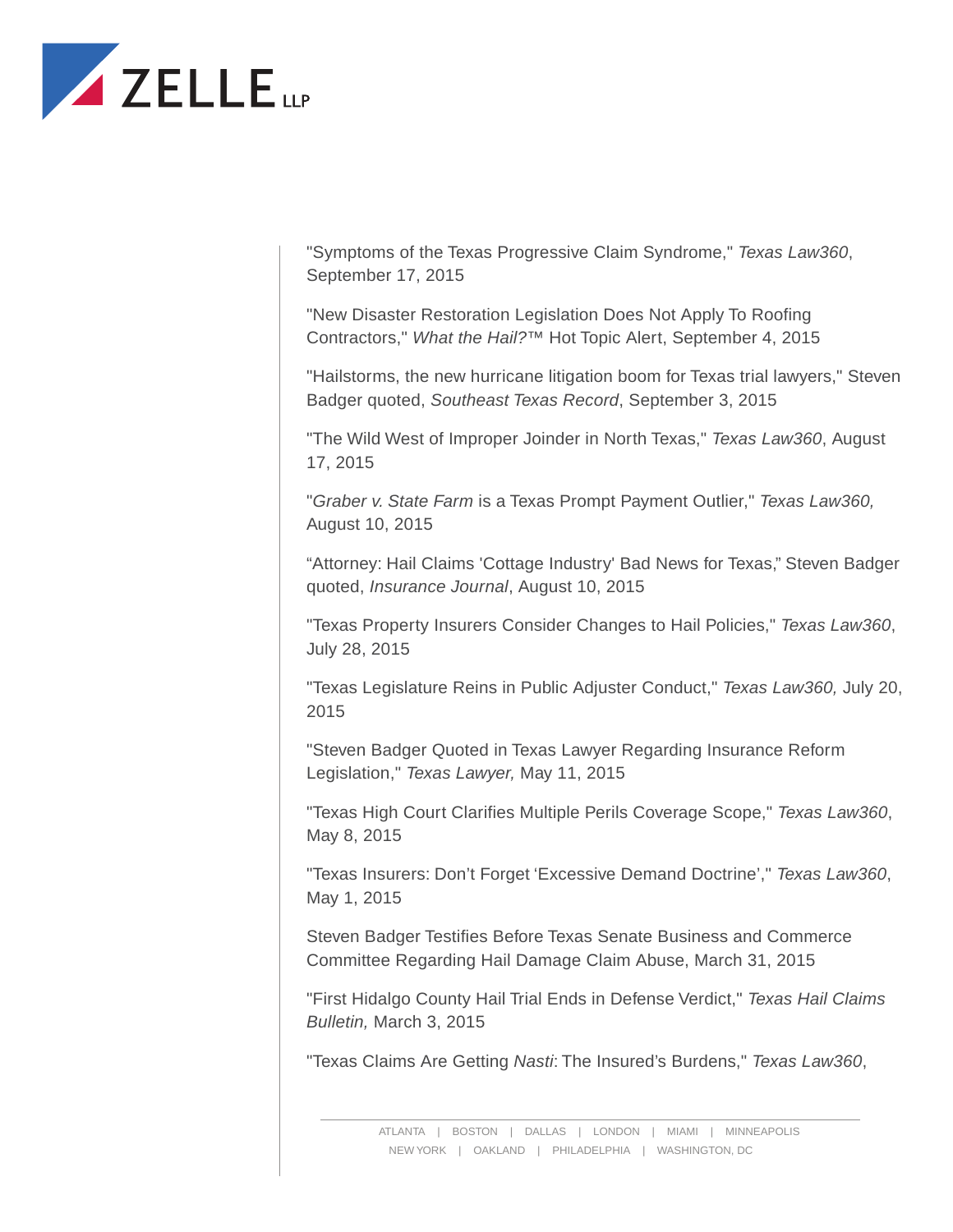

March 2, 2015

"Don't Mess With Texas Adjusters In Hail Damage Claims," *Texas Law360*, February 6, 2015

"Attorneys, Insurers Facing Off over Hail Litigation in Texas," *Insurance Journal*, February 4, 2015

"2014 Hail-Related Insurance Litigation Year In Review," *Insurance Law360*, December 23, 2014

"And Another Texas Court Realizes What The Hail™ Is Going On?," December 3, 2014

"Texas High Court Doesn't Take Fishing Expedition Bait," *Texas Law360*, December 2, 2014

"Texas Juror Witnesses Firsthand What the Hail™ is Going on in Texas," *Claims Journal,* December 1, 2014

"Keeping Pace With Texas Hail Claim 'Case-Runners'," *Texas Law360*, November 21, 2014

"What The Hail™ Is Going On With Texas Insurance Claims?," *Texas Law360*, November 14, 2014

Texas Hail Damage Claims - Update from the Trenches", October 22, 2014, webinar

"Texas' Progressive Claim Syndrome Is Treatable," *Texas Law360*, August 22, 2014

"District Court Figures Out What The Hail™ Is Going On," *Texas Law360*, July 17, 2014

"Why Texas Insurers Need To Report Fraudulent Hail Claims," *Insurance Law360,* July 8, 2014

"Court Clarifies Insurers' Replacement-Cost Obligations," *Insurance Law360*, June 18, 2014